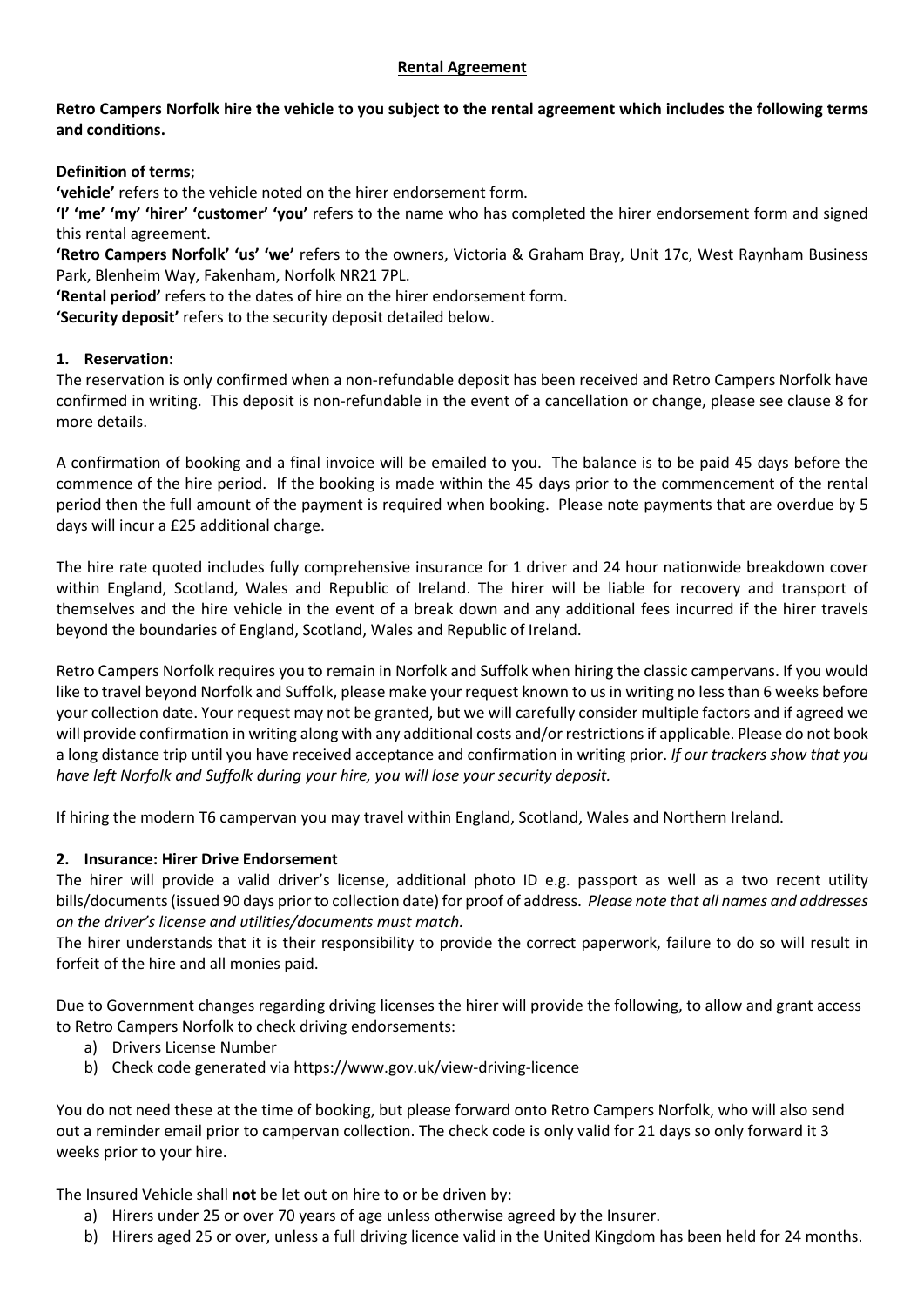- c) Persons who have been convicted of an offence in connection with the driving of a motor vehicle or motorcycle and/or have had their driving licence endorsed or suspended or penalty points imposed. Parking offences and not more than two speeding offences in the past 3 years may be ignored. "Spent" convictions, covered by the Rehabilitation of Offenders Act 1974 may be disregarded.
- d) Persons who have any mental or physical defect or infirmity or suffers from fits, diabetes or any heart complaint unless they hold a full UK license.
- e) Persons who have had their insurance declined and/or renewal refused and/or special insurance terms imposed as a result of claims experienced and/or have had their insurance or cover cancelled by any Motor Insurer.
- f) Persons engaged wholly or partly in professional entertainment or professional sports persons.
- g) Jockeys and persons connected with racing of any sort.
- h) Undergraduates and/or students under 25 years of age.
- i) Persons who, whilst driving, have been involved in more than one accident during the past 3 years.
- j) Foreign Service Personnel other than persons born in the United Kingdom.

The insured vehicle shall be driven only by the Hirer or other permitted driver who has completed and signed a Hirer Endorsement Form immediately prior to any hiring. Please note that any other permitted driver will be charged an extra £10 per driver per day.

The Hirer Endorsement Form shall be completed and signed by each Hirer or other permitted driver. Such Endorsement Form shall be forwarded immediately to the Insurers. The Endorsement Form must be fully completed by the Hirer or other permitted driver in all respects. In addition to the usual declaration and warranty contained in the Endorsement Form, the following declaration shall appear on the proposal, namely:

- a) If the statements and particulars in the Endorsement Form are in the handwriting of any person other than the Hirer or other permitted driver, such person shall be deemed to have been the Hirer's or other permitted driver's agent for the purpose of completing the Endorsement Form.
- b) The Insured shall be considered as being the agent for the Hirer or other permitted driver for all purposes in connection with this insurance but under no circumstances shall the Insured be considered as agent for the Insurers.
- c) The Insured vehicle shall not be used for the carriage of goods of an explosive, dangerous or hazardous nature or for the carriage of goods or passengers for hire and reward or any other form of profit or remuneration.
- d) Any return premium for cancellation of this insurance or following any other amendment to this insurance will be allowed only at the discretion of the Insurer.
- e) Subject otherwise to the terms, exceptions and conditions of this insurance

## **3. Vehicle and Road Restrictions**

a) All Vehicles may only be driven on sealed roads (tarmac or concrete).

b) I acknowledge that Retro Campers Norfolk reserves the right at any time, at its sole discretion, to restrict Vehicle movements in certain areas due to adverse road or weather conditions or any other reasonable cause.

I agree that during the rental period, I will not allow the Vehicle to be:

- a) Driven otherwise than in a cautious, prudent and normal manner
- b) Used in a manner which could cause damage
- c) Driven in a prohibited area or in an area other than the areas indicated by me to Retro Campers Norfolk
- d) Driven by a person under the influence of alcohol or drugs or with a blood alcohol level in excess of that permitted by law
- e) Left with the ignition key in the Vehicle whilst it is unoccupied
- f) Left unoccupied without the CD/radio plate removed (not applicable to modern T6 vehicles)
- g) Damaged by: i) submersion in water, ii) contact with salt water iii) incorrect use of fuel (fuel being diesel or Super/Premium Unleaded Petrol [E5])
- h) Used for any illegal purpose for any race, rally or contest
- i) To tow any vehicle or trailer
- j) Used to carry passengers or property for hire or reward
- k) Otherwise used in breach of my obligations under this Agreement

## **4. Vehicle Damage and Insurance Cover**

I am aware that: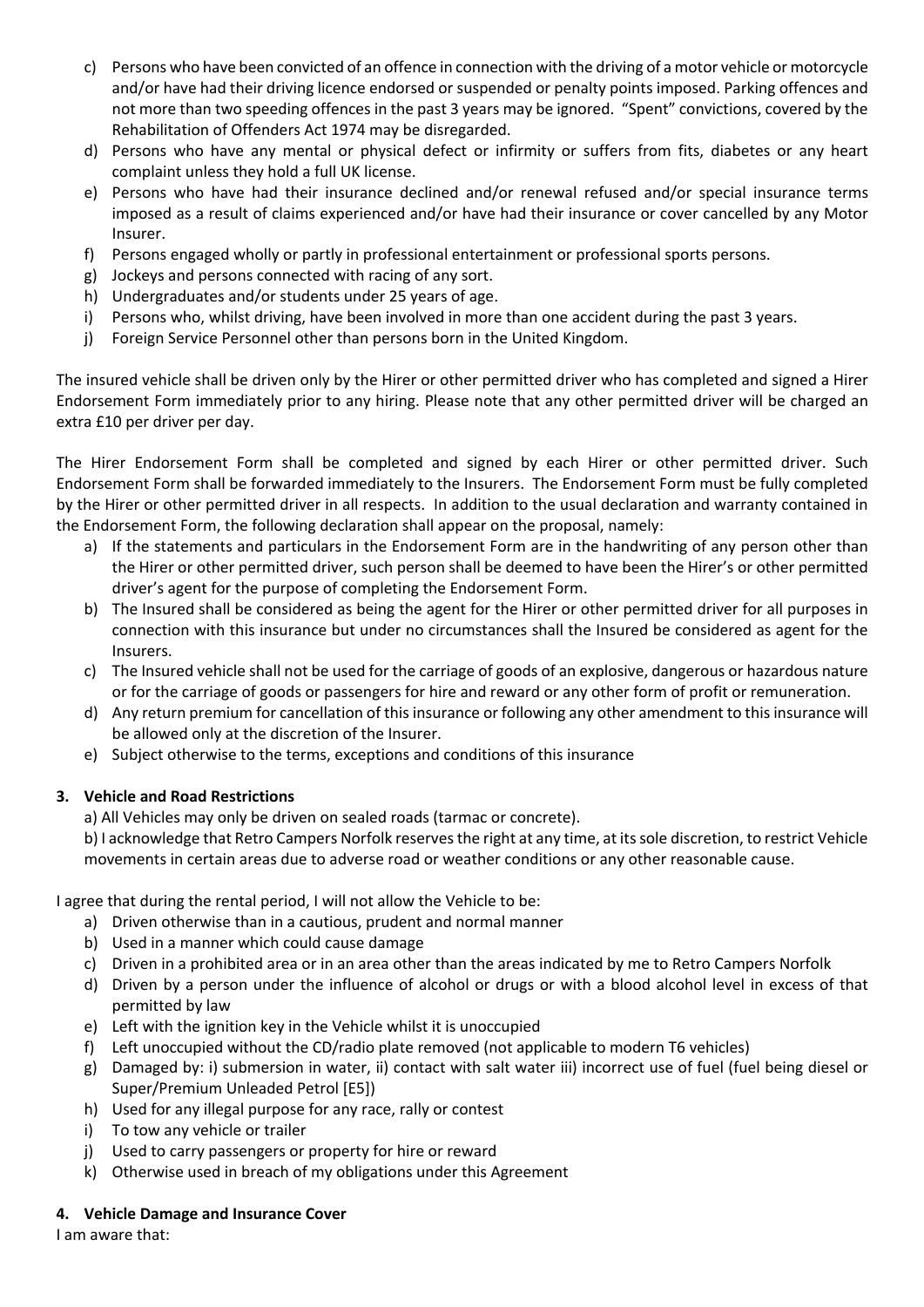- a) All vehicles have comprehensive insurance for the first and other permitted driver/s. Insurance is only for the campervan and the property of a third party. The interior equipment, other items specified in the handbook and any extra items hired are not covered by the insurance and any damage will incur costs in addition to the Excess.
- b) I will have to pay an excess for any damage. The Insurance excess is £500.
- c) I will not have any insurance cover and I will be responsible for the total cost of any damage if I breach any of the terms of this Rental Agreement or The Hirer Endorsement Form.
- d) **I have been advised to take out our own personal effects and travel insurance to cover items that are not part of the insurance or last minute cancellations/changes etc.**

# **5. Choice of van**

Although we want you to have the campervan of your choice, we must allow for unforeseen circumstances. We reserve the right to provide you with a suitable alternative, without notice, upon collection. Should an alternative not be available upon collection, our liability is limited to a full refund of monies received by us or an attempt to book another date. We will not have any other liability to you. All rights are reserved to us to refuse any hire under any circumstance. No refunds are payable on accommodation, or vans not being available where you change, cancel or seek to vary the agreement after departure. We take no responsibility for any detention, delay, loss, damage that you might experience no matter how it is caused or by whom.

## **6. Security Deposit**

There is a refundable security deposit of £500 required. This will be taken off the same credit/debit card that was used for the online payments. It will be taken 1 day prior to your hire. If you have un-ticked the option to take it from the same card, we will call for other card details 1 day prior to your hire collection date.

- a) On hiring the Vehicle, I agree to pay the Security Deposit 1 day prior to collection
- b) I irrevocably authorise Retro Campers Norfolk to deduct, from the Security Deposit, any amounts due by me to Retro Camper Norfolk arising out of this Agreement
- c) The Security Deposit will be refunded within 7 days once the vehicle and property are returned in the same condition as it was let out to you. Property items must be clean and dry and the interior of the vehicle must be clean and the vehicle full of fuel (fuel being diesel or Super/Premium Unleaded Petrol [E5]). Please provide Fuelling receipts upon drop-off. We reserve the right to retain a £50 cleaning fee if the camper van or property items are not returned in a clean condition.
- d) Please note that any accidental damage caused whilst the vehicle is on hire will result in a 4 week delay in returning the security deposit.

# **7. Rental Charges**

If on arrival to collect your campervan, your license is unacceptable due to endorsements or defacement, you will be unable to hire the campervan and no monies will be returned to you.

## **I will pay Retro Campers Norfolk:**

- a) All rental charges.
- b) The security deposit.
- c) The nominated cleaning fee of £50 if the Vehicle and property are not returned in a clean condition.
- d) If the petrol tank is not filled, we will charge the refill cost, plus £25 per refill for our time.
- e) The cost of any damage to the Vehicle or the property of any third party, subject to the Insurance Policy.
- f) If any items are missing or damaged from the vehicle or property hired during the rental period.
- g) All government fees and duties etc.
- h) All parking fines, other fines or penalties, and/or accidents including third party property damage not reported on return of the Vehicle; and associated administration costs incurred in relation to the Vehicle during the rental period.
- i) Any other fees or charges payable by me pursuant to this Agreement. This includes any costs incurred by Retro Campers Norfolk as a result of any breach by me of the Terms and Conditions of this Agreement.
- j) The daily rental rate for the period the Vehicle is off the road for accident repairs (demurrage).
- k) The cost to recover the Vehicle should it become bogged.

## **8. Cancellation and Changes**

- a) Retro Campers Norfolk will charge the following for cancellations:
	- More than 28 days notice: Booking Deposit.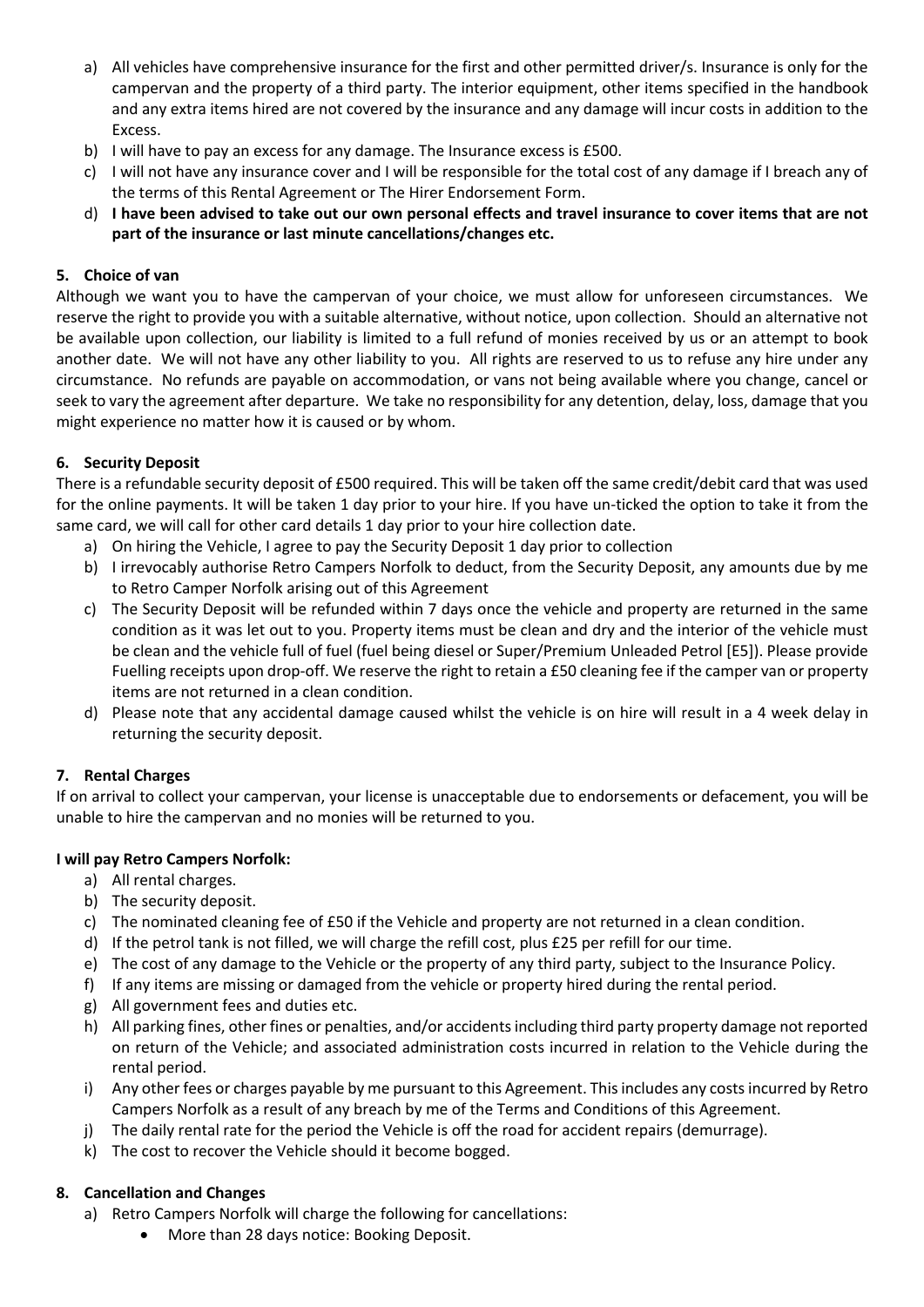- 2 weeks 28 days prior: 50% total hire charge.
- Less than 2 weeks notice: 100% total hire charge.
- b) You may also amend/change your rental period within the present year (no later than 6 weeks prior to collection), subject to availability and a £50 amendment/change fee per booking. You must also pay any increase in the full hire price if a seasonal price difference is applicable. We will refund any reduction.
- c) We may make reasonable changes to our services. Our changes may reflect changes in relevant laws, guidance and regulatory requirements or implement minor technical adjustments and improvements, for example to address a health and safety risk.
- d) If we make changes which mean we can only provide your rental in a radically different way, we will give you the choice between confirming your booking, agreeing new rental dates with us, or cancelling. We prefer that you postpone rather than cancel, but we will always allow you to cancel where the law gives you the right to do so.
- e) Either of us has the right to cancel your rental, or any unused days, if the law prevents you from travelling or renting with us, or because we are no longer able to provide your rental for any other reason outside our control. Again, we prefer that you postpone but we will allow you to cancel where the law gives you the right to do so.
- f) If you decide to cancel in any of these circumstances and your rental has not started, then we will refund your booking including any deposit. If your rental has started, then we will refund any days unused. We will not charge an administration fee, and we will only deduct any costs we have already incurred which we cannot recover elsewhere ("Direct Costs"). We will not be liable to make any other payment to you.
- g) Either of us may also cancel your rental, or any unused days, if Government guidance means that you should not visit or rent with us, even if the law still allows you to do so. If we cancel and your rental has not started, then we will refund your booking in full including any deposit. If your rental has started, then we will refund in full any days unused when we cancel. We will not charge an administration fee and we will not deduct any Direct Costs. If you cancel in these circumstances, we will refund on the same basis but may deduct any Direct Costs. In neither case will we be liable to make any other payment to you.
- h) You are not entitled to any refund if you cut short your rental, unless clause d) or clause e) applies or we are in serious breach of our obligations in these terms & conditions. If we are in serious breach of our obligations, we will refund you for the days of the rental which have not been taken.
- i) We may also cancel your rental if you breach any of these terms & conditions.

**Travel Insurance or Cancellation Cover is a vital aspect of booking any holiday, giving you protection against unforeseen circumstances that could otherwise spoil your holiday. We recommend you take out a policy or double check that you are protected under any existing policy you may have. You may use any provider of your choice.**

## **9. Collection and Return**

- a) **Collection:** Hirer to collect from Retro Campers Norfolk (Unit 17c, West Raynham Business Park, Blenheim Way, Fakenham, Norfolk NR21 7PL). Please allow 1 hour to complete all paperwork and be shown around the campervan, including a demonstration on how everything works. It is expected that the Hirer watches the video guides prior to collection, as requested in the email sent a few days prior to collection date.
- b) **Return:** The campervan must be returned by the time started on the hirer proposal form and rental agreement. The campervan must be returned clean and in the same condition it was collected in and full of fuel. Please provide Fuelling receipts upon drop-off. If the campervan is not in the same clean condition a cleaning fee of £50 will be charged. If there is any damage the deposit will be held. Please allow 30 minutes to complete the returning process. A quick inspection will be completed upon return and a full thorough inspection will take place during the cleaning process prior to another rental. If the petrol tank is not filled, we will charge the fuel refill cost, plus £25 per refill for our time.
- **c) Your Own Transport/Car:** We allow 1 car per person to be parked at the collection point, free of charge this is parked at your own risk. We do not accept any liability for any loss or damage. Please ensure you have your own private car insurance.
- d) **Late return:** If you know you are running late, we must be informed, as you could be liable for driving uninsured and your late return could impact another booking. A full days rental charge will apply for all late returns.

## **10. Traffic Offences**

I shall take all responsibility in being financial liable should a traffic offence occur whilst I am the driver and have the vehicle on hire. I understand there will be an admin charge of £50. I will be responsible for all court charges should any occur. This includes, parking tickets, speeding fines etc.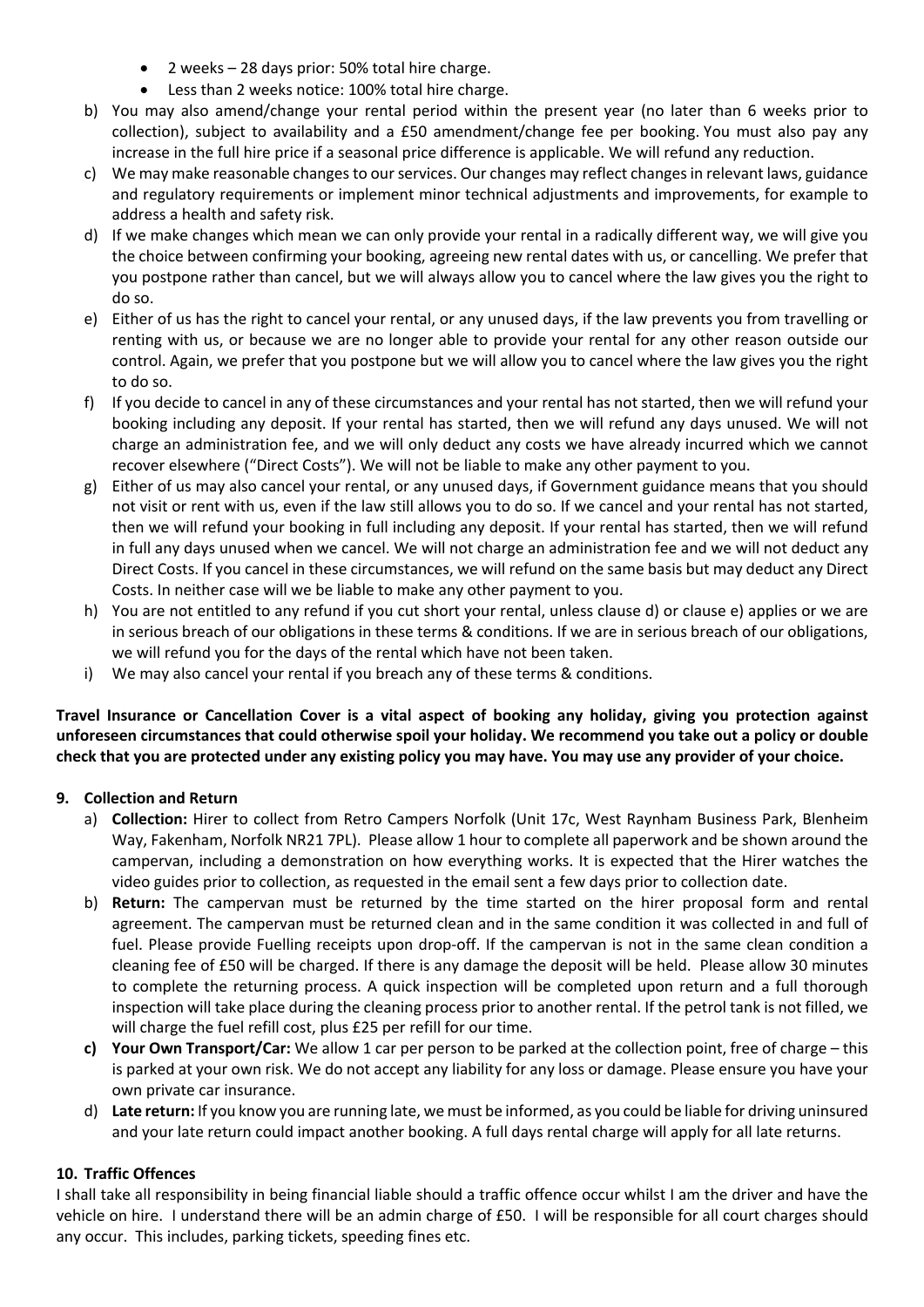#### **11. Maintenance**

I shall take all reasonable steps to properly maintain the Vehicle during the rental period, including oil and tyre pressure checks (if shown during the demonstrations at time of collection). Subject to the terms of this Agreement, I will pay for the cost of repairing or replacing tyres damaged during the rental period PROVIDED THAT Retro Campers Norfolk will reimburse me for expenditure reasonably incurred if a) I produce relevant receipts to show, b) The tyre is defective and is returned by me to Retro Campers Norfolk for inspection; and c) The manufacturer accepts liability under his warranty. I will be liable for any costs associated with the incorrect use of fuel (fuel being diesel or Super/Premium Unleaded Petrol [E5]).

#### **12. Breakdown**

If you have any difficulties report these immediately to Retro Campers Norfolk (07941 225777). In the event of breakdown, recovery or repair services will be provided. All our campervans have breakdown cover. If you incur any minor repair bills, we will give you a refund of up to £50 provided receipts are submitted to the owner. In the event of a breakdown, a replacement campervan may be offered but this will be subject to availability. We cannot accept liability for any costs e.g. replacement vehicle costs, travel, accommodation, arising from accident, breakdown or any other cause. Retro Campers Norfolk will refund your hire charge for any days you lose the total use of the vehicle, if cause was out of your control. If you have broken down you must remain at a safe distance from the vehicle until the Recovery Vehicle arrives. You may not abandon the vehicle at the roadside if you wish to continue your journey with another form of transport. You must hand over the keys to the Recovery Vehicle Driver.

#### **Your Responsibility should an accident occur**

- a) In the event of any accident, loss or damage arising out of the use of the Vehicle, I will notify Retro Campers Norfolk within 24 hours of the event happening.
- b) Obtain the names and addresses of third parties and any witnesses and report the event to the nearest police station. Complete a European Accident Statement (EAS) as supplied.
- c) Not make any admission of liability to other parties, settlement offer or other like offer.
- d) Assist Retro Campers Norfolk in handling any claim arising from any event, including providing all relevant information and attending Court to give evidence.
- e) I acknowledge that the excess or other amount due to me in respect of any damage arising from an accident, loss or damage is payable at the time of reporting the event and at the completion of the rental period.
- f) Retro Campers Norfolk is not responsible for any damage in connection with any accident or breakdown caused by you, nor are we responsible for any loss from the van.
- g) Our insurance policy protects us and the authorised driver against legal claims from any other person or for death and personal injury or damage to any other persons property caused by use of the van on the road, on condition that you report all such accidents to us during the rental period or on return of the van (and you are using the rental van within the terms and conditions of the insurance company).

#### **13. Engine Care**

If there is damage or breakdown caused by your own actions, you will be liable for the cost of repair/replacement. This could be such things as pushing the engine too hard, or putting diesel in a petrol engine. This list is not exhaustive. You must check the oil and other gauges regularly as advised by Retro Campers Norfolk, refilling as necessary. Your rental agreement form will show the mileage on your vehicle on the day of collection. If you cause damage to the engine through driving too fast (over 60 mph) over too long a period of time and ignoring the warning lights, you will be liable for any repairs required or even the cost of a replacement engine.

#### **14. Keys**

The hirer understands that they are held fully responsible for the safety of the keys. Any misplacement of the keys is considered failure to safeguard the vehicle. You will be liable for any costs associated with the replacement of misplaced keys. In the event of theft, the full amount of the security deposit will not be returned.

#### **15. Terminating the agreement**

I acknowledge that Retro Campers Norfolk may terminate this Agreement and repossess the Vehicle at any time, without notification to me, and that I will pay the reasonable costs of repossessing the Vehicle, including towing charges if:

- a) I am in breach of any term of this Agreement;
- b) I have obtained the Vehicle through fraud or misrepresentation;